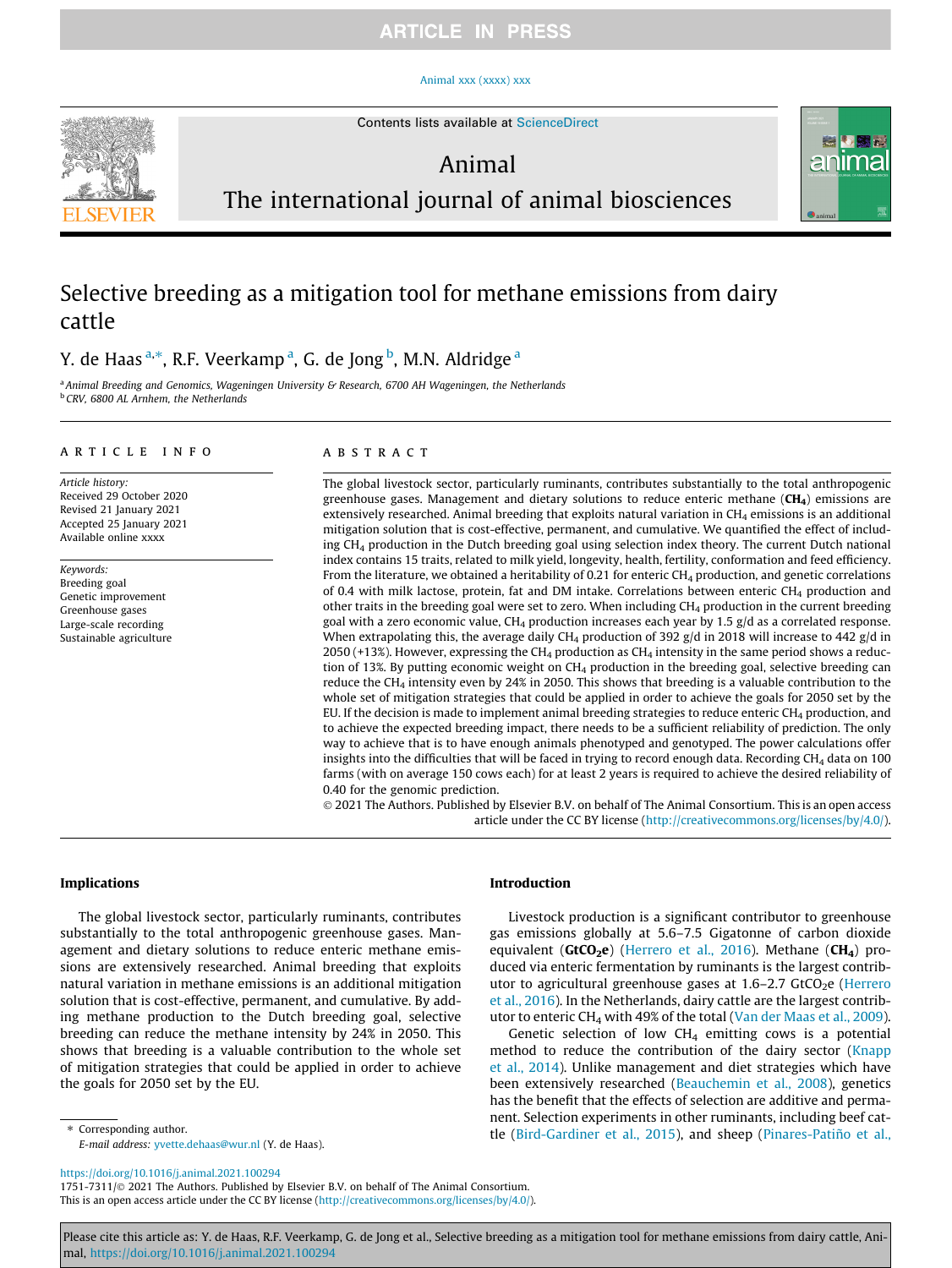[2013; Jonker et al., 2017\)](#page-8-0), have shown a decrease in  $CH_4$  production when selecting for low  $CH<sub>4</sub>$  lines.

Breeding programmes use selection index theory to ensure maximum gains and that trait changes are in the desired direction. The current selection indexes for the Dutch national breeding goal include 15 traits from the following categories; milk production, milk components, feed efficiency, health, reproduction, longevity, calving, and conformation ([CRV, 2018](#page-8-0)). It is possible to add  $CH<sub>4</sub>$ as another category of traits to such selection indexes. Before a  $CH<sub>4</sub>$  trait can be added to a selection index, it needs to be: clearly defined, recordable, affordable, have phenotypic variation, be heritable, and the genetic correlations between other traits in the index need to be known ([Hazel, 1943\)](#page-8-0).

Methane intensity is a promising  $CH<sub>4</sub>$  trait to be included in a selection index ([Lassen and Løvendahl, 2016; Kandel et al., 2018\)](#page-8-0). The definition of  $CH<sub>4</sub>$  intensity is the amount of  $CH<sub>4</sub>$  produced per unit of milk produced (g  $CH<sub>4</sub>/kg$  milk). It is more advantageous to have fewer cows that produce more milk per g of  $CH<sub>4</sub>$  (possible with selection for reduced  $CH<sub>4</sub>$  intensity), than to have more cows that produce less  $CH_4$  but less milk, which could occur if selecting on  $CH_4$  production alone (g  $CH_4$ /day). It has already been shown that, when assuming a fixed total milk production, selection for CH4 intensity or increased productivity will increase an individual's total CH<sub>4</sub> but the overall CH<sub>4</sub> of the farming system is reduced ([Van der Maas et al., 2009; Kandel et al., 2018\)](#page-8-0).

Methane from cow's breath, recorded with non-dispersive infrared units or 'sniffers', have been investigated in small studies as an accurate method of recording  $CH<sub>4</sub>$  intensity ([Lassen et al.,](#page-8-0) [2012; Lassen and L](#page-8-0)ø[vendahl, 2016; Difford et al., 2018; Van](#page-8-0) [Engelen et al., 2018](#page-8-0)). The sniffer method is more affordable, can be scaled up, and easily incorporated with current milking technologies, compared to other methods of recording CH4 ([Lassen](#page-8-0) [and Løvendahl, 2016\)](#page-8-0). Methane concentration recorded with sniffers has a phenotypic SD of between 65 and 137 ppm [\(Difford](#page-8-0) [et al., 2018; González-Recio et al., 2020; López-Paredes et al.,](#page-8-0) [2020; Olijhoek et al., 2020\)](#page-8-0), and heritability ranges between 0.10 and 0.26 ([Difford et al., 2020; López-Paredes et al., 2020;](#page-8-0) [Olijhoek et al., 2020](#page-8-0)). Some genetic correlations have been published for  $CH_4$  production and intensity, and traits already included in the Dutch national breeding goal selection index [\(Lassen and](#page-8-0) [Løvendahl, 2016; Breider et al., 2019; Difford et al., 2020](#page-8-0)).

The effect of including  $CH_4$  intensity in the selection index of the Dutch national breeding goal is not known. Recent literature suggests that if current selection indexes are used with no selection on CH<sub>4</sub> traits, then CH<sub>4</sub> production will increase and CH<sub>4</sub> intensity will decrease [\(González-Recio et al., 2020\)](#page-8-0). With active selection for  $CH_4$  intensity,  $CH_4$  production will continue to increase but the rate of genetic improvement will be faster in reducing CH4 intensity [\(Kandel et al., 2018; Flay et al., 2019](#page-8-0)). This would reduce the total contribution of dairy cattle to global greenhouse gas production ([Van der Maas et al., 2009\)](#page-8-0).

So far, sniffer devices have measured  $CH<sub>4</sub>$  for short periods of time, under experimental conditions, or with a limited number of animals or farms. Before a trait can be included in a selection index, there needs to be reasonable confidence in the accuracy of estimated breeding values (EBVs) [\(Mrode, 2014\)](#page-8-0). With an increasing rate of genotyping and the difficulty in recording  $CH<sub>4</sub>$  at an individual cow level, it is probable that any future  $CH<sub>4</sub>$  trait will rely on genomic prediction. Genomic prediction will facilitate a shorter time until adoption, assuming there is sufficient accuracy. There is a gap in the literature in regards to how many animals and farms, sniffer recorded  $CH<sub>4</sub>$  would need to be measured on, before an acceptable accuracy for genomic prediction is reached, and for the trait to be included in a selection index.

Our objective for this study was to determine the potential effects of including  $CH_4$  production as a trait in the selection index of the Dutch national breeding objective. Preliminary results of this objective have been published in an abstract form [\(de Haas et al.,](#page-8-0) [2019\)](#page-8-0). Furthermore, determine how many cows and sniffer devices would be needed to achieve an accuracy suitable to include  $CH<sub>4</sub>$  as a trait in such an index.

#### Material and methods

#### Dutch national breeding goal

Breeding programmes use selection index theory to ensure maximum gains and that trait changes are in the desired direction. The current selection indexes for the Dutch national breeding goal include 15 traits from the following categories; milk production, milk components, feed efficiency, health, reproduction, longevity, calving, and conformation ([CRV, 2018\)](#page-8-0). [Table 1](#page-2-0) shows the correlations between the traits in the Dutch breeding goal, as well as the heritabilities and the number of daughters with records for that trait.

#### Genetic parameters for methane production

There are not many papers that have published correlations between  $CH_4$  production and other traits in the breeding goal, but from the literature we obtained a heritability of 0.21 for enteric CH4 production [\(Lassen and Løvendahl, 2016](#page-8-0)), and genetic correlations of 0.4 with milk lactose, fat, protein and DM intake (DMI) ([Lassen and Løvendahl, 2016; González-Recio et al., 2020](#page-8-0)). Correlations between enteric  $CH<sub>4</sub>$  production and other traits in the breeding goal were set to zero. Phenotypic SD for  $CH<sub>4</sub>$  production was set to 50 g/d.

The Dutch population means were 392 g/d for enteric  $CH_4$  production ([Niu et al., 2018\)](#page-8-0), and 9 000 kg milk in 305 days [\(CRV,](#page-8-0) [2019\)](#page-8-0). This corresponds to a  $CH<sub>4</sub>$  intensity of 15.9 g/d per kg of milk.

#### Selection index calculations

The spreadsheet with desired gains of [Van der Werf \(2020\)](#page-8-0) was used to add enteric  $CH_4$  production to the Dutch breeding goal, with six scenarios:

- 1) Adding CH4 production to the breeding goal with no weight and no records on daughters of sires (=current trend);
- 2) Adding  $CH_4$  production to the breeding goal with no economic weight and increasing number of records on daughters of sires;
- 3) Adding  $CH_4$  production to the breeding goal with an economic weight based on the carbon price and increasing number of records on daughters of sires;
- 4) Adding  $CH<sub>4</sub>$  production to the breeding goal with the restriction of no genetic gain in the  $CH<sub>4</sub>$  produced per cow;
- 5) Adding CH4 production to the breeding goal with an active selection on reducing the  $CH<sub>4</sub>$  production per cow;
- 6) Simulating a breeding goal that only focusses on reducing the enteric  $CH<sub>4</sub>$  production per cow, using a maximum amount of available information.

Scenarios 4 and 5 were achieved by adjusting the economic weights that were put on  $CH<sub>4</sub>$  production per cow.

#### Genetic trend

From the spreadsheet with desired gains of [van der Werf](#page-8-0) [\(2020\)](#page-8-0), genetic gains for all traits, including the enteric  $CH_4$  production, were obtained. Based on the annual overviews that are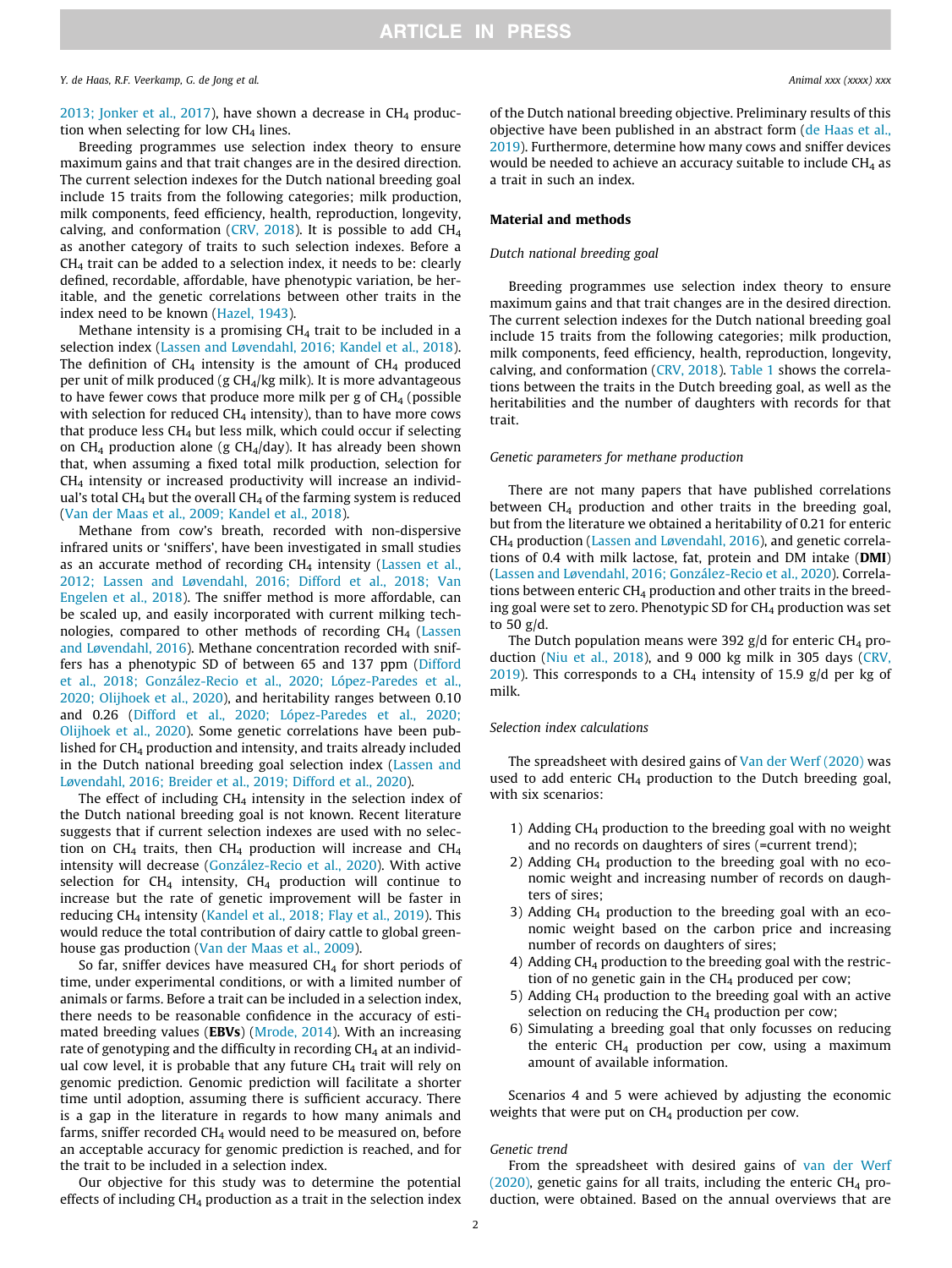#### <span id="page-2-0"></span>Y. de Haas, R.F. Veerkamp, G. de Jong et al. Animal xxx (xxxx) xxx

#### Table 1

Heritabilities of (on diagonal) and genetic correlations (below diagonal) between the traits in the Dutch national breeding goal for dairy cattle and number of daughters (#daughs) with records for that trait (adapted from: [https://www.crv4all-international.com/wp-content/uploads/2018/06/E\\_20-NVI\\_apr2018\\_en.pdf](https://www.crv4all-international.com/wp-content/uploads/2018/06/E_20-NVI_apr2018_en.pdf)).

| Traits                         |         | 2       | 3       | 4    | 5       | 6       |         | 8       | 9       | 10   | 11      | 12      | 13      | 14   | 15   | #daughs |
|--------------------------------|---------|---------|---------|------|---------|---------|---------|---------|---------|------|---------|---------|---------|------|------|---------|
| 1. Lactose                     | 0.43    |         |         |      |         |         |         |         |         |      |         |         |         |      |      | 125     |
| 2. Fat                         | 0.38    | 0.58    |         |      |         |         |         |         |         |      |         |         |         |      |      | 125     |
| 3. Protein                     | 0.88    | 0.58    | 0.50    |      |         |         |         |         |         |      |         |         |         |      |      | 125     |
| 4. Longevity                   | 0.36    | 0.35    | 0.42    | 0.12 |         |         |         |         |         |      |         |         |         |      |      | 125     |
| 5. Udder Health                | $-0.03$ | $-0.02$ | $-0.06$ | 0.36 | 0.09    |         |         |         |         |      |         |         |         |      |      | 125     |
| 6. Int-first-last <sup>1</sup> | $-0.34$ | $-0.24$ | $-0.29$ | 0.25 | 0.27    | 0.08    |         |         |         |      |         |         |         |      |      | 125     |
| 7. Calving Interval            | $-0.44$ | $-0.33$ | $-0.37$ | 0.11 | 0.21    | 0.85    | 0.15    |         |         |      |         |         |         |      |      | 100     |
| 8. Udder conformation          | $-0.08$ | $-0.04$ | $-0.10$ | 0.11 | 0.27    | $-0.05$ | 0.00    | 0.34    |         |      |         |         |         |      |      | 75      |
| 9. Feet_Leg                    | 0.02    | 0.04    | 0.05    | 0.25 | 0.21    | 0.00    | 0.00    | 0.35    | 0.17    |      |         |         |         |      |      | 75      |
| 10. direct_calving_ease        | 0.07    | 0.15    | 0.11    | 0.24 | 0.15    | 0.20    | 0.24    | 0.00    | 0.00    | 0.07 |         |         |         |      |      | 200     |
| 11. maternal_calving_ease      | 0.00    | 0.00    | 0.00    | 0.16 | 0.09    | 0.25    | 0.24    | 0.10    | 0.10    | 0.19 | 0.05    |         |         |      |      | 75      |
| 12. direct_vitality            | 0.05    | 0.09    | 0.02    | 0.14 | 0.05    | 0.10    | 0.14    | 0.00    | 0.00    | 0.60 | 0.14    | 0.04    |         |      |      | 400     |
| 13. maternal_vitality          | $-0.04$ | $-0.07$ | 0.03    | 0.16 | 0.07    | 0.32    | 0.24    | 0.00    | 0.00    | 0.11 | 0.34    | $-0.16$ | 0.09    |      |      | 140     |
| 14. Claw health                | 0.00    | 0.15    | 0.07    | 0.33 | 0.09    | 0.10    | 0.14    | 0.15    | 0.65    | 0.16 | 0.06    | 0.03    | 0.10    | 0.18 |      | 15      |
| 15. saved feed costs           | 0.20    | 0.35    | 0.30    | 0.50 | $-0.03$ | $-0.10$ | $-0.30$ | $-0.09$ | $-0.29$ | 0.41 | $-0.20$ | 0.17    | $-0.05$ | 0.11 | 0.25 | 20      |

Int-first-last: interval between first and last insemination.

provided by the national herdbook CRV, Arnhem, the Netherlands ([CRV, 2020\)](#page-8-0), the achieved gains per year are known, and based on the obtained and achieved gain for kg fat production, we scaled the obtained gain for the enteric  $CH<sub>4</sub>$  production back to yearly genetic trend.

#### Carbon price

The economic value of  $CH<sub>4</sub>$  production used for the selection indexes was based on the shadow price of carbon dioxide  $(CO<sub>2</sub>)$ . The economic value was based on the expected shadow price for  $CO<sub>2</sub>$  for 2025 obtained from literature ([DBEIS, 2017\)](#page-8-0). The shadow price for  $CO<sub>2</sub>$  used for the calculation of the shadow price of  $CH<sub>4</sub>$ production was obtained from the UK Government report on ''Updated short-term traded carbon values used for modelling pur-poses" [\(DBEIS, 2017\)](#page-8-0). This was  $\epsilon$ 36.19/tCO<sub>2</sub>e, current exchange rate at the time of analyses.

The following formula was then used to calculate the economic values of  $CH<sub>4</sub>$  production;

Economic value  $= -1 *$  (shadow price of CO<sub>2</sub>  $*$  28/1 000 000)  $*$  365

where the multiplication by  $-1$  was due to the direction of selection on CH<sub>4</sub> production being negative, shadow price of  $CO<sub>2</sub>$  was as described above, 28 represents the global warming potential of  $CH<sub>4</sub>$  and was used to convert from  $CO<sub>2</sub>$  shadow price to  $CH<sub>4</sub>$  shadow price, division by 1 000 000 converts from grams to tonnes, and multiplication by 365 was because the index calculates gain per year and  $CH<sub>4</sub>$  data are in grams per day, in order to align the economic value of CH4 production with those for the other traits in the breeding goal that are also expressed on an annual basis. This resulted in an economic value of  $-$ €0.37 g/d for a year.

#### Genomic prediction

For scenarios 3 to 6, where there is a desire, or financial incentive, to limit or reduce  $CH<sub>4</sub>$  intensity, selection with genomic prediction was tested. To include genomic selection in the index, a pseudo-trait was added. This trait had a heritability of 0.99, and a genetic correlation with  $CH<sub>4</sub>$  production of 0.63. This genetic correlation was used based on the requirement that for a trait to be included in the national breeding goal, the reliability of prediction should be equal to or greater than 0.40 (Koenen E., Personal communication, 2019). For selection with genomic prediction, we assumed no daughters were phenotyped for the  $CH<sub>4</sub>$  production trait, but genotyped cows had their own performance for enteric CH4 emission recorded.

#### Power calculations for recording enteric methane

The parameters for a typical dairy cow population were used to determine the number of animals, farms, sniffer devices, and the number of measurements recorded with the sniffer devices, required for a suitable reliability of genomic prediction. The parameters included; the number of markers (60 000), effective population size (Ne, 120), average chromosome length (L, 100 cM), number of chromosomes (k, 30). The effective number of chromosome segments (Me, 7 200) was calculated as 2NeLk. The total number of individuals with CH<sub>4</sub> recorded in the reference population (T) ranged between 1 000 and 15 000 cows. The accuracy of genomic prediction  $(r_{gg})$  was estimated following the first equation of [Daetwyler et al. \(2008\)](#page-8-0):

$$
r_{g\widehat{g}} = \sqrt{\frac{\lambda h_o^2}{\lambda h_o^2 + 1}}
$$

where  $h_o^2$  is the observed heritability (0.21), and  $\lambda$  is the ratio of the number of phenotypic observations and the number of loci associated (Me/T). Reliability of genomic prediction was then estimated as  $r_{gg}^2$ .

Different recording scenarios were considered over 3 years of recording, with 100 or 50 sniffer devices available ([Table 2](#page-3-0)). For both 100 and 50 sniffer devices, the units were installed for either 3 years of repeated records on the original farm, 1 year of recording on one farm and then 2 years of recording on a second farm, or every year, the unit is moved to a new farm. Each farm was assumed to have a herd size of 150 genotyped cows with a replacement rate of 0.3. Only one automatic milking station was equipped with a sniffer device per farm, but all 150 cows would have access to the sniffer.

Depending on the manufacturer, sniffer devices provide a CH4 measurement approximately every 10 s. It was assumed that the measurements during one visit to the milking robot would be used to calculate a  $CH<sub>4</sub>$  record for that visit. Due to the lower accuracy of sniffers compared to other devices, it is unlikely that fitting  $CH<sub>4</sub>$  for each visit or even daily would be useful. A trait could be calculated from the available recorded visits, the simplest would be a mean of these visit records over some period of time. As the sniffer devices are installed inside milking robots, the longest period for one phenotypic observation would be one full lactation period. This would provide one phenotypic observation per year. There are biological differences during lactation stages which affect  $CH<sub>4</sub>$  production ([Van Engelen et al., 2018\)](#page-9-0), therefore, calculating one phenotypic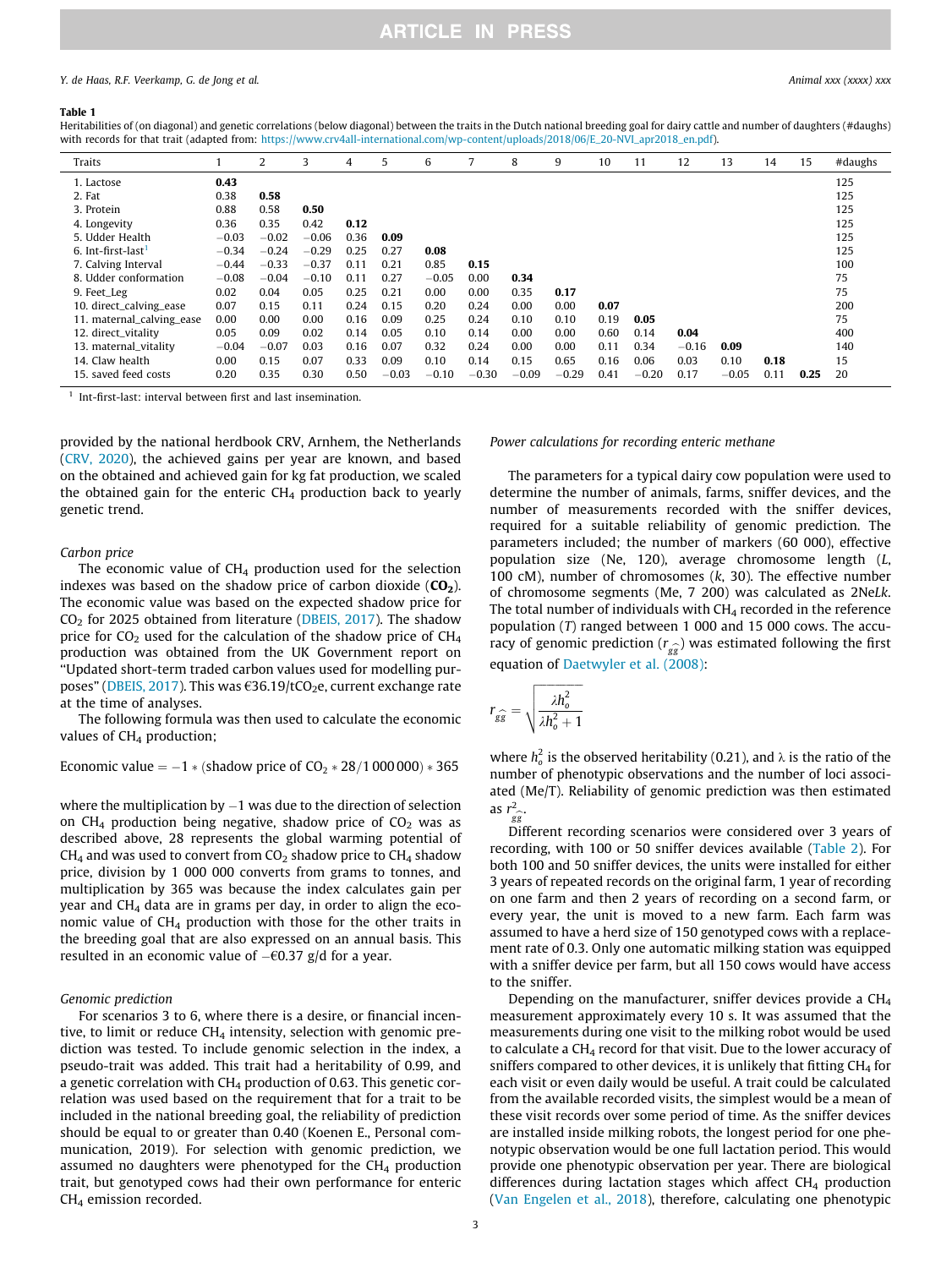### **ARTICLE IN PRESS**

#### <span id="page-3-0"></span>Y. de Haas, R.F. Veerkamp, G. de Jong et al.  $\Box$  Animal xxx (xxxx) xxx

#### Table 2

Summary of scenarios tested and the predicted reliability of an individual's genotype based on the mean number of repeated records per cow.

|                                                                    |                     | Number of       |                         |                          |                      |                               |                    |                                     |  |  |
|--------------------------------------------------------------------|---------------------|-----------------|-------------------------|--------------------------|----------------------|-------------------------------|--------------------|-------------------------------------|--|--|
| Sniffer installation                                               | Repeated<br>records | Unique<br>farms | Unique cows<br>per farm | Mean records<br>per farm | Cows on all<br>farms | Total records on<br>all farms | Records per<br>cow | Reliability of<br>GEBV <sup>1</sup> |  |  |
| Three years of repeated<br>records per farm<br>100 sniffer devices |                     |                 |                         |                          |                      |                               |                    |                                     |  |  |
| Year 1                                                             | N <sub>o</sub>      | 100             | 150                     | 150                      | 15 000               | 15 000                        | 1.0                | 0.20                                |  |  |
| Year 2                                                             | Yes                 | 100             | 195                     | 300                      | 19 500               | 30 000                        | 1.5                | 0.26                                |  |  |
| Year 3                                                             | Yes                 | 100             | 240                     | 450                      | 24 000               | 45 000                        | 1.9                | 0.29                                |  |  |
| 50 sniffer devices                                                 |                     |                 |                         |                          |                      |                               |                    |                                     |  |  |
| Year 1                                                             | N <sub>o</sub>      | 50              | 150                     | 150                      | 7 500                | 7 500                         | 1.0                | 0.20                                |  |  |
| Year 2                                                             | Yes                 | 50              | 195                     | 300                      | 9 7 5 0              | 15 000                        | 1.5                | 0.26                                |  |  |
| Year 3                                                             | Yes                 | 50              | 240                     | 450                      | 12 000               | 22 500                        | 1.9                | 0.29                                |  |  |
| Device moved once after first                                      |                     |                 |                         |                          |                      |                               |                    |                                     |  |  |
| year<br>100 sniffer devices                                        |                     |                 |                         |                          |                      |                               |                    |                                     |  |  |
| Year 1                                                             | N <sub>o</sub>      | 100             | 150                     | 150                      | 15 000               | 15 000                        | 1.0                | 0.20                                |  |  |
| Year 2                                                             | N <sub>o</sub>      | 200             | 150                     | 150                      | 30 000               | 30 000                        | 1.0                | 0.20                                |  |  |
| Year 3                                                             | Yes                 | 200             | 195                     | 225                      | 34 500               | 45 000                        | 1.3                | 0.24                                |  |  |
| 50 sniffer devices                                                 |                     |                 |                         |                          |                      |                               |                    |                                     |  |  |
| Year 1                                                             | N <sub>o</sub>      | 50              | 150                     | 150                      | 7 500                | 7 500                         | 1.0                | 0.20                                |  |  |
| Year 2                                                             | N <sub>o</sub>      | 100             | 150                     | 150                      | 15 000               | 15 000                        | 1.0                | 0.20                                |  |  |
| Year 3                                                             | Yes                 | 100             | 195                     | 225                      | 17 500               | 22 500                        | 1.3                | 0.24                                |  |  |
| Device move to a new farm                                          |                     |                 |                         |                          |                      |                               |                    |                                     |  |  |
| every year<br>100 sniffer devices                                  |                     |                 |                         |                          |                      |                               |                    |                                     |  |  |
| Year 1                                                             | N <sub>o</sub>      | 100             | 150                     | 150                      | 15 000               | 15 000                        | 1.0                | 0.20                                |  |  |
| Year 2                                                             | N <sub>o</sub>      | 200             | 150                     | 150                      | 30 000               | 30 000                        | 1.0                | 0.20                                |  |  |
| Year 3                                                             | <b>No</b>           | 300             | 150                     | 150                      | 45 000               | 45 000                        | 1.0                | 0.20                                |  |  |
| 50 sniffer devices                                                 |                     |                 |                         |                          |                      |                               |                    |                                     |  |  |
| Year 1                                                             | No                  | 50              | 150                     | 150                      | 7 500                | 7 500                         | 1.0                | 0.20                                |  |  |
| Year 2                                                             | <b>No</b>           | 100             | 150                     | 150                      | 15 000               | 15 000                        | 1.0                | 0.20                                |  |  |
| Year 3                                                             | N <sub>o</sub>      | 150             | 150                     | 150                      | 22 500               | 22 500                        | 1.0                | 0.20                                |  |  |

<sup>1</sup> GEBV: genomic estimated breeding value.

observation per lactation period (i.e., early, mid, late) could be useful, this would provide three repeated records per year (assuming lactation stage was fitted as a fixed effect and not a separate trait). It was assumed that at least 100 days per period would be used in the calculation of one observation, allowing for: errors, days where the sniffer device needs maintenance, potential that the cow does not visit the robot with the device installed, and reproductive management. Shorter periods could be more useful and provide more repeated records, with two observations per lactation period, six trait observations per year would be available with at least 50 days included in the calculation of each observation. Finally using observations of just 10 days, which is in line with the previous sniffer studies ([Lassen and L](#page-8-0)ø[vendahl, 2016; López-Paredes et al., 2020\)](#page-8-0), would provide at least 30 observations per year.

Recording on the same farm for multiple years, or using shorter recording periods per phenotypic observation, has the potential to improve the reliability of prediction. With repeated records, the reliability of prediction for an individual's genotype was estimated following the method of [Van Vleck \(1993\),](#page-9-0) as implemented by [Tenghe et al. \(2018\):](#page-8-0)

Reliability of individual's phenotype  $=$   $\frac{mh^2}{(m-1)t+1}$ 

where *m* is the number of records per cow,  $h^2$  is the heritability  $(0.21)$  used in the selection index calculations, and t is the repeatability (0.35, 0.50, or 0.65). Reliability of genomic prediction was then estimated as previously with the [Daetwyler et al. \(2008\)](#page-8-0) equation with  $h_o^2$  replaced with the reliability of the individual's phenotype.

#### Results

#### Selection index theory

Selection index calculations show how much the traits are predicted to change per year. This is plotted in Fig. 1 for both  $CH<sub>4</sub>$  production ( $g/d$ ) and CH<sub>4</sub> intensity (CH<sub>4</sub> production expressed per kg of milk). It shows that average annual  $CH<sub>4</sub>$  production per cow will



Fig. 1. Simulated genetic trends in enteric methane production (solid line) and methane emission intensities (methane emission per kg milk; dashed line) with the current breeding goal for dairy cattle.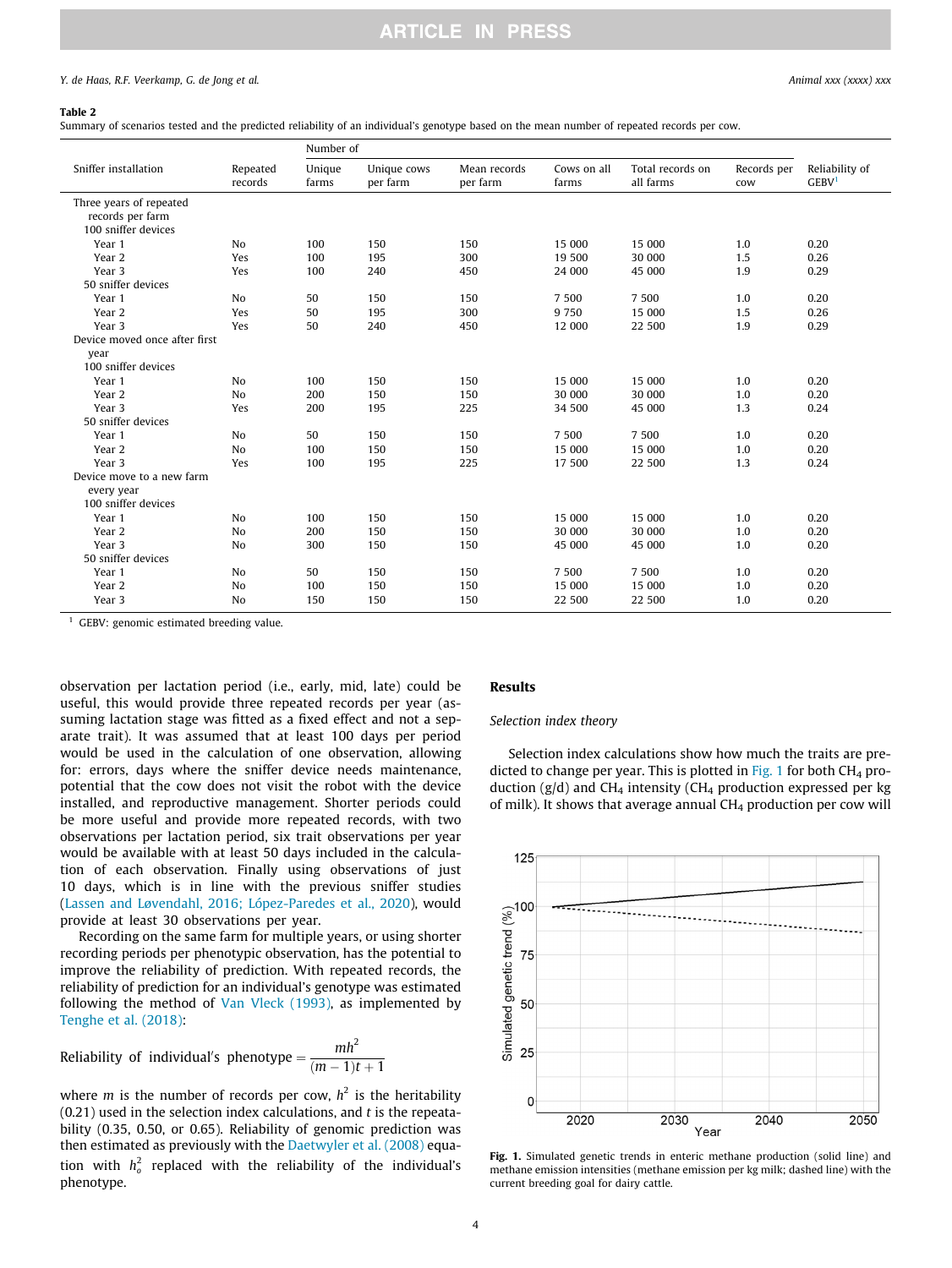steadily increase by 1.5 g/d as a correlated response to selection for the current breeding goal. However, the  $CH<sub>4</sub>$  intensity drops. When extrapolating these, the average daily  $CH<sub>4</sub>$  production of 392 g/d will increase to 442 g/d in 2050 (+13%). However, in the same period, the CH<sub>4</sub> intensity will reduce by 13%.

Further reductions can be achieved when actively selecting lower methane-emitting cows, by adding more weight on  $CH<sub>4</sub>$  in the national breeding goal (Fig. 2). By putting economic weight on  $CH<sub>4</sub>$  production in the breeding goal, selective breeding can reduce the CH<sub>4</sub> intensity by 24% in 2050. This shows that breeding is a valuable contribution to the whole set of mitigation strategies that could be applied in order to achieve the goals for 2050 set by the EU. Selecting actively against  $CH<sub>4</sub>$  would result in healthy, fertile, long-living cows that emit less CH4. Actively selecting against CH4 emission, however, requires large-scale recording of individual  $CH<sub>4</sub>$  emissions.

Comparison of the scenarios [\(Table 3\)](#page-5-0) shows that when no economic weight is put on  $CH<sub>4</sub>$  production, adding 10, 20, 50 or 100 daughters with  $CH<sub>4</sub>$  records does not have a large impact on the genetic trend. Any small impact on the genetic trend in this scenario (no economic weight) is probably due to small changes in selection pressure caused by the traits that do have an economic value and are correlated with CH4, and the small amount of extra information the daughters provide. For the proceeding scenarios where there is an incentive for selecting  $CH<sub>4</sub>$ , genomic prediction provided similar results as sires with 20 progeny. Adding an economic weight on  $CH_4$  production based on the carbon price does slow down the increase in  $CH<sub>4</sub>$  production as a correlated response with  $\sim$ 1 g/d (i.e., difference scenario 1 (5.79 g/d) and scenario 2  $(4.72 \text{ g/d})$  in [Table 3](#page-5-0)) in 3.75 years, but still, the CH<sub>4</sub> production will increase per year, and the  $CH<sub>4</sub>$  intensity will decrease. With a breeding goal aiming for no gain in CH4, the genetic trend for milk production drops by 70–130 kg, depending on the number of daughters with records for  $CH<sub>4</sub>$  production per sire. Achieving no gain in  $CH<sub>4</sub>$  can only be realized with high economic values of -1 to -1.8, which corresponds to carbon prices between 100 and 175 $\epsilon$ /tCO<sub>2</sub>e. With a breeding goal aiming for a reduction in CH<sub>4</sub> production, but still taking into account the other breeding goal traits; i.e., selecting for healthy, fertile, long-living cows that emit less CH4, the genetic trend for milk production drops by 170– 280 kg, depending on the number of daughters with records for  $CH_4$  production per sire. The economic values will have to be  $-2$ to -3.6, which corresponds to carbon prices between 195 and  $350\epsilon$ /tCO<sub>2</sub>e. Finally, an unrealistic breeding goal was assumed with



Fig. 2. Simulated genetic trends in methane emission intensities (methane emission per kg milk) of dairy cattle in three situations: current trend (solid), combined selection for methane and other relevant breeding goal traits (small dash), theoretical maximum when exclusively focussing on methane (large dash).

only a focus on  $CH_4$  reduction, to show what breeding could potentially achieve. This maximal reduction in  $CH<sub>4</sub>$  production was determined based on a scenario with no negative genetic trend in milk production when sires had at least 100 daughters with records. A genetic trend of  $-12.75$  g/d CH<sub>4</sub> production in 3.75 years can then be achieved, resulting in a 29% reduction in 2050 (Fig. 2).

#### Power calculations

To achieve a reliability of genomic prediction above 0.40 ([Fig. 3\)](#page-5-0) would require approximately 25 000 genotyped cows to have a CH4 record. When considering using sniffer devices over multiple years, the same number of measurements is recorded regardless of the strategy (22 500 records for 50 sniffer devices and 45 000 records for 100 sniffer devices), but the number of cows recorded is different. Capturing repeated records by leaving 50 sniffer devices on the same 50 farms for 3 years limits the number of cows recorded (12 000 cows), and extends the time until the required threshold would be reached. Only if the 50 sniffer devices were moved to new farms each year (150 total), would there be close to enough cows with a  $CH_4$  record (22 500), even with a high trait repeatability of 0.65, the reliability of prediction (0.39) is still only approaching the required 0.40. With 100 sniffer devices, a reliability of 0.40 is achieved in the second year regardless of whether sniffer devices are moved or not. Having repeated records on 100 farms is the only scenario where the number of cows recorded (19 500) is fewer than 25 000 but still offers sufficient reliability  $(0.41)$ .

So far only one observation per cow per lactation was considered. Reducing the observation period increases the number of repeated records per cow, thereby increasing the reliability of genomic prediction ([Fig. 3\)](#page-5-0). With a trait repeatability of 0.35 or 0.50, the scenarios with 100 sniffer devices achieved the threshold in the first year when using observations from three lactation periods, 50 days, or 10 days (3, 6, and 30 observations in a year, respectively). At the higher trait repeatability of 0.65, only three lactation periods required an additional year of recording before reaching a reliability of 0.40. When considering the 50 farms and a trait repeatability of 0.35, both observation periods of 50 and 10 days achieved the 0.40 reliability threshold after 2 years of recording, and three observations approached the threshold (0.37) but did not achieve it until the third year. However, this is a considerable improvement compared to the scenario with only one observation a year. Similar results were observed with the higher trait repeatabilities.

#### Discussion

In this study, we showed that with the current Dutch breeding goal, the genetic trend in  $CH<sub>4</sub>$  production is increasing, but the genetic trend in CH4 intensity is decreasing. Actively selecting on lower emitting dairy cows will decrease this trend even further. In order to actively select on lowering the enteric  $CH<sub>4</sub>$  emission of dairy cattle by breeding, data on 100 farms (with on average 150 cows each) need to be collected for at least 2 years, in order to achieve the desired reliability of the genomic prediction.

#### Impact of breeding

Technical solutions to reduce enteric  $CH<sub>4</sub>$  emissions have been, and continue to be, extensively researched. Animal breeding exploits natural animal variation in  $CH<sub>4</sub>$  emissions, and we have shown that it is an additional mitigation strategy that is costeffective, permanent, and cumulative. A continuous reduction in  $CH<sub>4</sub>$  intensity through breeding for low(er) emitting cows will help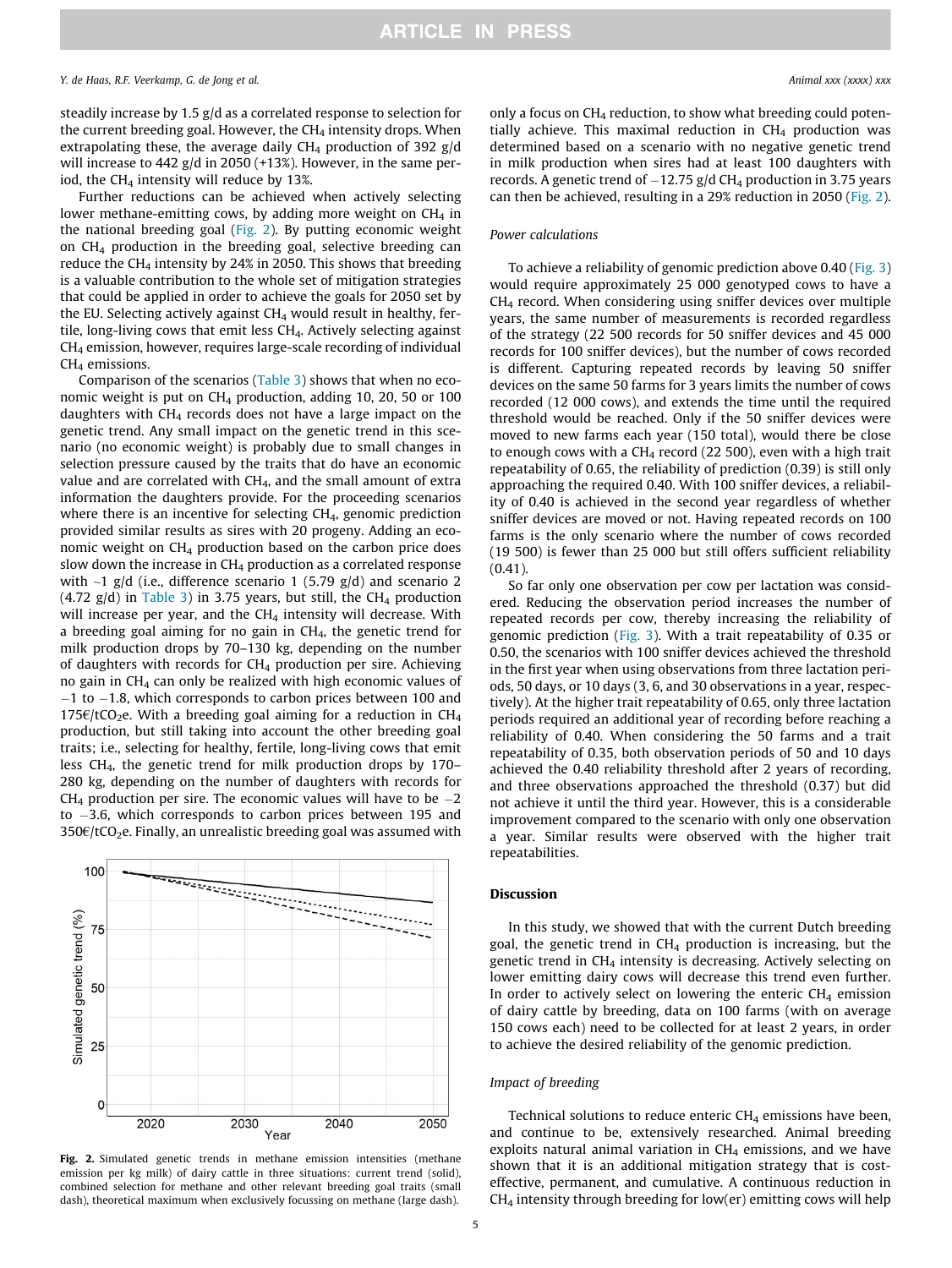### **ARTICLE IN PRESS**

#### <span id="page-5-0"></span>Y. de Haas, R.F. Veerkamp, G. de Jong et al. Animal xxx (xxxx) xxx

#### Table 3

Genetic trends per generation interval of 3.75 years in enteric methane (CH<sub>4</sub>) production  $(g/d)$  and in milk production (kg), of dairy cattle with the implicit economic value of CH<sub>4</sub> and the maximal reduction in methane intensity (g CH<sub>4</sub>/kg milk) that could be achieved in 2050 compared to 2017 with this scenario.

| Scenario       |                                                           | Genetic trend CH <sub>4</sub><br>production $(g/d)$ | Genetic trend milk<br>production (kg) | Economic<br>value $CH4$ | Max reduction in<br>$CH4$ intensity (%) |
|----------------|-----------------------------------------------------------|-----------------------------------------------------|---------------------------------------|-------------------------|-----------------------------------------|
| $\mathbf{1}$   | current breeding goal: no weight, 0 daughters             | 5.79                                                | 307.06                                | 0.00                    | 13                                      |
| 2a             | no weight, records on 10 daughters                        | 5.66                                                | 306.85                                | 0.00                    | 13                                      |
| 2 <sub>b</sub> | no weight, records on 20 daughters                        | 5.58                                                | 306.72                                | 0.00                    | 13                                      |
| 2c             | no weight, records on 50 daughters                        | 5.47                                                | 306.54                                | 0.00                    | 14                                      |
| 2d             | no weight, records on 100 daughters                       | 5.39                                                | 306.41                                | 0.00                    | 14                                      |
| 3              | economic weight of carbon price (0 daughters)             | 4.72                                                | 285.25                                | $-0.37$                 | 14                                      |
| 3a             | economic weight of carbon price (10 daughters)            | 4.33                                                | 284.37                                | $-0.37$                 | 14                                      |
| 3b             | economic weight of carbon price (20 daughters)            | 4.08                                                | 283.82                                | $-0.37$                 | 15                                      |
| 3c             | economic weight of carbon price (50 daughters)            | 3.70                                                | 282.98                                | $-0.37$                 | 15                                      |
| 3d             | economic weight of carbon price (100 daughters)           | 3.43                                                | 282.39                                | $-0.37$                 | 16                                      |
| 3e             | economic weight of carbon price (genomic prediction)      | 4.29                                                | 284.99                                | $-0.37$                 | 14                                      |
| 4              | no genetic gain (0 daughters)                             | 0.00                                                | 178.55                                | $-1.82$                 | 15                                      |
| 4a             | no genetic gain (10 daughters)                            | 0.00                                                | 202.93                                | $-1.47$                 | 17                                      |
| 4b             | no genetic gain (20 daughters)                            | 0.00                                                | 214.28                                | $-1.30$                 | 17                                      |
| 4c             | no genetic gain (50 daughters)                            | 0.00                                                | 227.72                                | $-1.10$                 | 18                                      |
| 4d             | no genetic gain (100 daughters)                           | 0.00                                                | 235.06                                | $-0.99$                 | 19                                      |
| 4e             | no genetic gain (genomic prediction)                      | 0.00                                                | 212.83                                | $-1.36$                 | 17                                      |
| 5              | active selection on $CH4$ reduction (0 daughters)         | $-5.79$                                             | 26.65                                 | $-3.65$                 | 15                                      |
| 5a             | active selection on $CH4$ reduction (10 daughters)        | $-5.79$                                             | 75.16                                 | $-2.98$                 | 19                                      |
| 5b             | active selection on $CH4$ reduction (20 daughters)        | $-5.79$                                             | 98.22                                 | $-2.66$                 | 21                                      |
| 5c             | active selection on $CH4$ reduction (50 daughters)        | $-5.79$                                             | 126.03                                | $-2.27$                 | 23                                      |
| 5d             | active selection on $CH4$ reduction (100 daughters)       | $-5.79$                                             | 141.37                                | $-2.06$                 | 24                                      |
| 5e             | active selection on $CH4$ reduction (genomic prediction)  | $-5.79$                                             | 97.52                                 | $-2.73$                 | 21                                      |
| 6              | selection on maximal $CH4$ reduction (0 daughters)        | $-12.75$                                            | $-197.76$                             | $-7.85$                 | 11                                      |
| 6a             | selection on maximal $CH4$ reduction (10 daughters)       | $-12.75$                                            | $-114.72$                             | $-5.93$                 | 20                                      |
| 6b             | selection on maximal $CH4$ reduction (20 daughters)       | $-12.75$                                            | $-75.61$                              | $-5.15$                 | 23                                      |
| 6c             | selection on maximal $CH4$ reduction (50 daughters)       | $-12.75$                                            | $-25.64$                              | $-4.27$                 | 27                                      |
| 6d             | selection on maximal $CH4$ reduction (100 daughters)      | $-12.75$                                            | 1.58                                  | $-3.81$                 | 29                                      |
| 6e             | selection on maximal $CH4$ reduction (genomic prediction) | $-12.75$                                            | $-74.69$                              | $-5.26$                 | 23                                      |



Fig. 3. Reliability of genomic prediction as a predictor of the true breeding value for methane emission of dairy cattle with 50 or 100 sniffer devices available (left or right, respectively), and different recording scenarios, estimated following Daetwyler et al. (2008). Circle; Repeated records with the same farms recorded on each year, Triangle; Repeated records with the same farms in the first and second year but sniffer devices are moved to new farms in the third year, Square; Sniffer devices are moved to a new farm every year with no repeated records.

in reaching the targets set at the Paris COP meeting in 2015 ([Framework Convention on Climate Change - United Nations.,](#page-8-0) [2015\)](#page-8-0).

The calculated impact of breeding depends on the chosen parameters. For Dutch data, no parameter estimations exist yet, so we collated information from the literature. A heritability of 0.21 is well within the range of reported heritabilities in dairy cattle, sheep or beef cattle ([Pickering et al., 2015b; Brito et al., 2018](#page-8-0)). A recent review of [Lassen and Difford \(2020\)](#page-8-0) collated genetic correlations between  $CH<sub>4</sub>$  emission traits and existing selection index traits in dairy cattle. The genetic correlations with milk production traits ranged between 0.37 and 0.61, with a low sSE (0.07) on the lowest estimate large SE on the highest estimate (0.32) ([Lassen](#page-8-0) [and Løvendahl, 2016; Difford et al., 2018; Breider et al., 2019\)](#page-8-0). Genetic correlations with feed efficiency traits were estimated by [Difford et al. \(2020\)](#page-8-0) for two populations, and shown to be inconsistent across both countries and trait definitions for feed efficiency, ranging between  $-0.69$  and 0.69 with large SEs up to  $\sim$ 0.4. Our assumed correlations on 0.4 with milk production traits and  $-0.4$ with saved feed costs fit well within the range of published results. [Lassen and Difford \(2020\)](#page-8-0) reviewed also the genetic correlations with other breeding goal traits, such as reproduction and health, and concluded that selection for reduced  $CH<sub>4</sub>$  emissions has minimal consequences on these traits, but analyses of larger datasets are needed to confirm or deny the genetic correlation structure of other traits. This is also confirmed in a Spanish study on data from 1 500 animals from 14 commercial farms [\(López-Paredes](#page-8-0) [et al., 2020](#page-8-0)). Assuming a genetic correlation of zero, as we did, does therefore fit with the current knowledge.

When looking at a dairy system level, however, [Wall et al.](#page-9-0) [\(2010\)](#page-9-0) showed that selection for improved fitness traits (e.g., lifespan, health, fertility) will help to reduce emissions by reducing wastage of animals. Improving lifespan in dairy cows will reduce greenhouse gas emissions of the system by reducing the number of followers required to maintain the herd at a given size. Also, [Van Middelaar et al. \(2015\)](#page-9-0) showed that improving the longevity of cows with one genetic SD is important when aiming for mini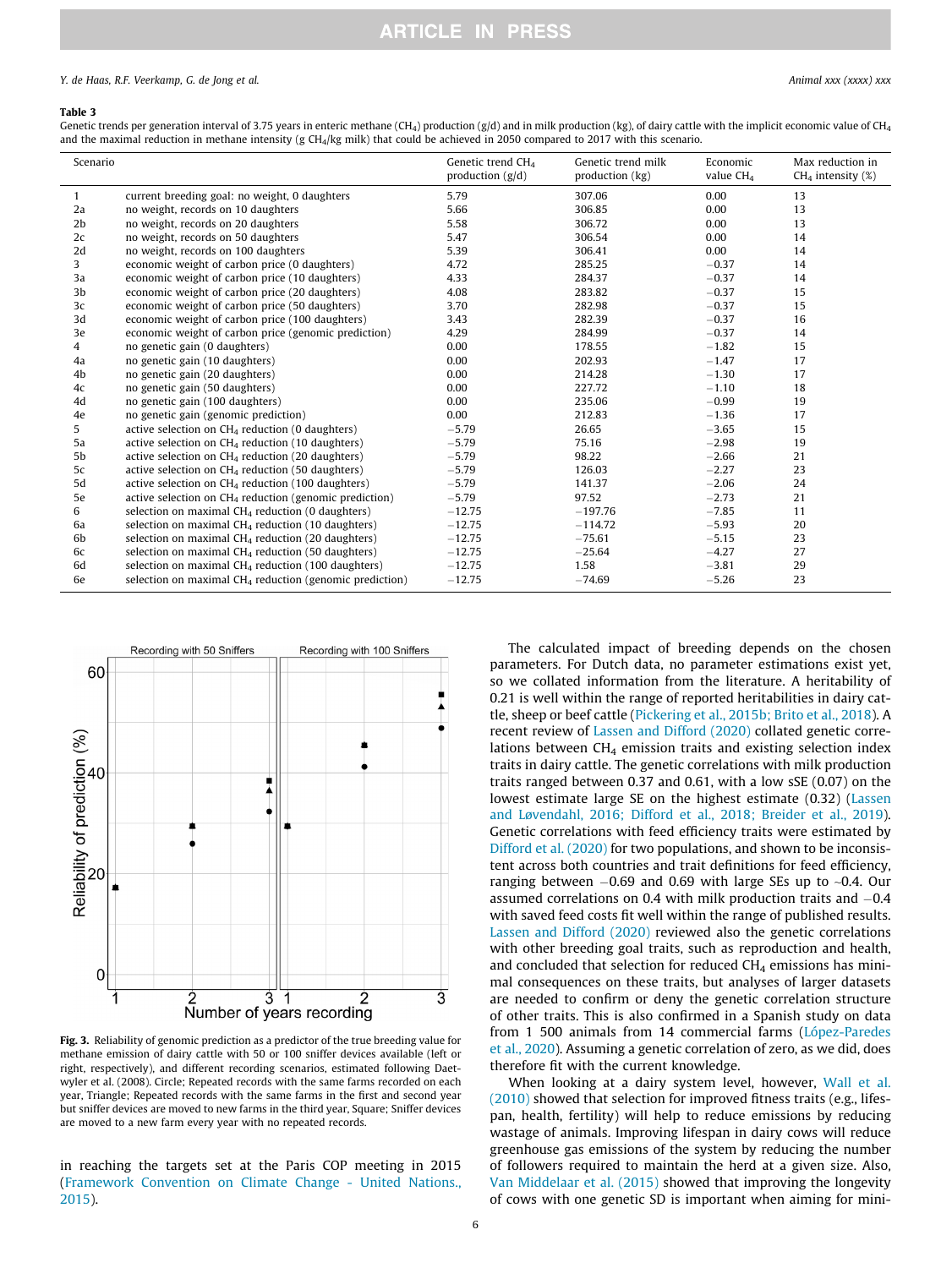mizing the greenhouse gas emissions. [Garnsworthy \(2004\)](#page-8-0) estimated, via modelling, that if cow fertility was restored to 1 995 levels from 2 003 levels,  $CH<sub>4</sub>$  emissions from the dairy industry would reduce by 10% to 15%. Therefore, correlated responses of national breeding goals can be expected, but the genetic correlation structure still has to be confirmed (or denied) in large studies.

#### Breeding goal

Breeding has the potential to reduce enteric  $CH<sub>4</sub>$  emissions from dairy cows, but how it should be placed in the context of breeding goals is still under debate. Breeding goal traits to genetically reduce CH<sub>4</sub> emissions in dairying are (1) CH<sub>4</sub> production as a mass flux rate per day (in litres or grams per day), (2) methane yield, which is  $CH_4$  production divided by feed intake (e.g.,  $CH_4$  production per kg DMI, (3) methane intensity per unit product (e.g.,  $CH<sub>4</sub>$ production per kg milk yield), and (4) residual methane production (e.g., CH4 regressed on DMI, BW and milk yield) [\(de Haas et al.,](#page-8-0) [2017\)](#page-8-0). The European climate goals are to reduce the overall greenhouse gas emission, and therefore,  $CH<sub>4</sub>$  production is the most appropriate breeding goal trait, and not any of the ratio traits. Expressing it as a ratio, is, however, a useful metric to describe groups of animals; e.g. per breed, per herd, per country ([Gerber](#page-8-0) [et al., 2013\)](#page-8-0), but the goal should be to lower the  $CH<sub>4</sub>$  emission per animal.

Current international dairy breeding goals involve the improvement of multiple traits simultaneously, usually compiled in a total merit index to ensure balanced breeding. Total merit indices consist of many traits, and enteric  $CH<sub>4</sub>$  might in the (near) future be one of them. Selecting based on a total merit index avoids establishing extreme divergent selection lines for e.g. low and high methane emitters. Selecting one trait can result in unforeseen, and possibly unwanted, correlated effects, like the rumen differences shown in two divergent selection lines of sheep in New Zealand [\(Bain et al., 2013](#page-8-0)). They showed that the rumen content, volume and surface area differed significantly between high and low emitting sheep, with low emitting sheep having a smaller rumen than high emitting sheep.

Traits in a total merit index are weighed to maximize economic gain, and those weights are either based on economic values or on desired gains. At this moment, however, no carbon-pricing scheme exists for dairy cattle farming in the Netherlands. We therefore used the expected shadow price for  $CO<sub>2</sub>$  for 2025 obtained from lit-erature [\(DBEIS, 2017\)](#page-8-0) as a proxy economic value for enteric  $CH<sub>4</sub>$ emissions. It was shown that this carbon price was not enough to realize a negative genetic trend for enteric  $CH<sub>4</sub>$  emissions of dairy cattle; in fact, the carbon price had to be 10 times higher (36 $\epsilon$  vs 350 $\epsilon$ ). It is therefore questionable whether carbon pricing alone is sufficient to mitigate climate change [\(Rosenbloom et al.,](#page-8-0) [2020](#page-8-0)). The economic value was not only based on the expected shadow price for  $CO<sub>2</sub>$ , but also on the global warming potential (GWP) of CH4. For this, the GWP100 was used, which refers to the GWP over 100 years. However, recent studies have modified the use of GWP so that it accounts for the differences between short- and long-lived gases, which is referred to as GWP\* [\(Cain](#page-8-0) [et al., 2019; Lynch et al., 2020\)](#page-8-0). Enteric  $CH_4$  emissions of cattle are classified as short-lived gases, these gases do not build up in the atmosphere, so their warming potential is shorter lived than of long-lived gases (like fossil  $CO<sub>2</sub>$ ). This results in a much higher GWP for CH<sub>4</sub> than 28 CO<sub>2</sub>-equivalents in the short term, and a lower GWP after that [\(Lynch et al., 2020\)](#page-8-0). On average, the GWP<sup>\*</sup> of CH4 will be lower than the GWP100. When using GWP\*, the calculated economic value for  $CH_4$  production will be lower with the same expected shadow price for  $CO<sub>2</sub>$ , which will reduce the impact of genetic selection.

#### Large-scale recording of enteric methane

Genomic prediction offers the shortest period of time and similar rates of gain (compared to progeny testing) before selection for lower  $CH_4$  production can begin. If the decision is made to implement genomic breeding strategies to reduce enteric  $CH<sub>4</sub>$  production, and to achieve the expected breeding impact, there needs to be a sufficient reliability of prediction. The only way to achieve that is to have enough animals in a reference population phenotyped and genotyped. The power calculations offer insights into the difficulties that will be faced in trying to record enough data, but also provide optimism with potential methods of increasing the reliability of prediction and reducing the time period before selection can begin. Importantly, it is possible to obtain sufficient reliability within a relatively short period of time.

Before a trait is included in national evaluations, the reliability of prediction needs to be sufficiently high for accurate predictions and confidence in the values. In this example, we assumed a trait would not be included unless a threshold of 0.40 was achieved. By recording  $CH<sub>4</sub>$  on 100 farms, this threshold could be achieved in just 2 years, with phenotypic information on 19 500 cows collected in that time period. Of course, there are many factors that increase or decrease the required cows, farms, and time periods, but this is a useful indicator as no matter which parameters are used, a very large number of cows and farms will need to be measured.

There are now many methods of recording  $CH<sub>4</sub>$  at a cow level, but the options for recording at such a large scale are limited. Respiration chambers, while the most accurate method, have a low throughput, and a high cost ([Hammond et al., 2015\)](#page-8-0). The use of devices that measure CH<sub>4</sub> and flux, such as GreenFeed<sup>™</sup> ([Hammond et al., 2015](#page-8-0)), has been very beneficial for increasing the number of cows recorded and providing a reliable measurement. However, on such a large scale, they would not be logistically or economically viable. In most scenarios, such devices record 30 cows during a 2 week period ([Hammond et al., 2015;](#page-8-0) [Sorg et al., 2018\)](#page-8-0). Therefore, multiple devices would be required per farm, or management strategies and infrastructure changes implemented to record on all cows. The use of handheld lasers would provide a means of increasing the number of cows recorded, however, they only offer a spot sample, require a large amount of labour, and have a lower accuracy ([Pickering et al., 2015a; Sorg](#page-8-0) [et al., 2018](#page-8-0)). It is unlikely that the use of reference gases such as  $SF<sub>6</sub>$  would be used at a large scale, due to animal welfare concerns caused by the invasive nature of the current methods [\(Deighton](#page-8-0) [et al., 2014\)](#page-8-0).

Sniffers are currently the only device that provides the convenience required for large-scale recording, at a reasonable cost point, while maintaining sufficient reliability of measurements, but there are still concerns regarding the limited validation of the method [\(Difford et al., 2018; Sorg et al., 2018; Garnsworthy](#page-8-0) [et al., 2019](#page-8-0)). Sniffer devices could provide the largest amount of cows with  $CH<sub>4</sub>$  records, but there is a possibility of supplementing them with the other devices. It would be easiest to combine data sources that provide CH<sub>4</sub> measurements with the same units, for sniffers that would be  $CH_4$  concentration (in ppm). The largest difficulty would be ensuring that the same trait is being measured. Sniffers offer a method of long-term recording, capturing data at all points of the lactation curve. While it would be possible to combine data sources from different methods, they do not capture the variation caused by various fixed effects, it is unknown what effect this will have on the reliability of prediction.

If other data from different devices are considered, a national breeding programme could also be supplemented with international data. This is already done with other traits, but relies on the fact that countries have a good genetic linkage, and enough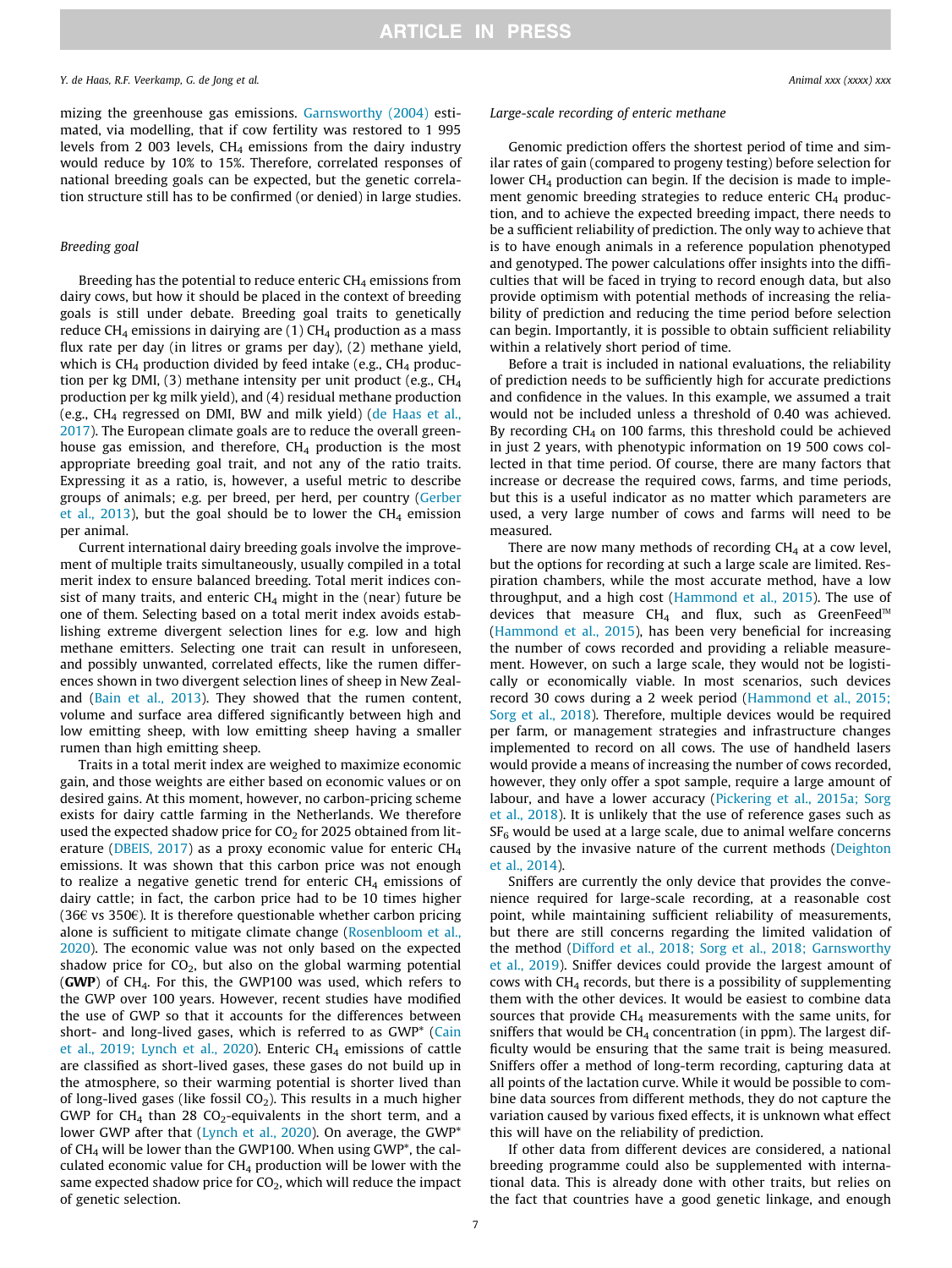#### Y. de Haas, R.F. Veerkamp, G. de Jong et al. Animal xxx (xxxx) xxx

animals recorded with similar reliabilities of genomic EBVs [\(Dürr](#page-8-0) [and Philipsson, 2012; Van Eenennaam et al., 2014](#page-8-0)). At the moment, CH4 recording across countries is a patchwork of recording methods, data set sizes, and production systems. No country currently has enough data to meet the requirements that would be needed for sharing. This could be overcome if countries decided to collaborate in a large-scale recording programme and combining resources. At the moment, no such programme exists and countries continue to work independently. It is most likely that a small number of national breeding programmes implement some form of large-scale recording and connections are made between them at a later date.

If data sources from other methods, or countries, are not used to obtain a sufficient reliability of prediction, there are still ways that the amount of recording can be reduced. One method to achieve a 0.40 reliability of prediction is to increase the reliability of an individual's recorded breeding value. One method of doing this is adding repeated records. So far, we have only discussed a conservative one record for a full lactation period, or one potential repeated record per year. The test period could be reduced to the lactation period, to 50 days, or even shorter to 10 day periods, which would align with other recording methods and other traits.

Increasing the number of repeated measurements is the most convenient method to increase reliability of prediction, a larger increase can be achieved by recording on more cows and farms. With the conservative test period of one record per lactation, recording on new farms is beneficial if the number of sniffer devices is limited by availability. With 50 sniffer devices available and recording on a new farm each year, the threshold is almost reached within 3 years. If it is appropriate to reduce the test period, and there was an ability to record on new farms after each period, the threshold would be reached after four recording periods, or within 2 to 3 years. If the number of sniffer devices is above 100, there is no need to move the sniffers and repeated records are sufficient.

The uncertainty regarding test periods is just one limitation of the power analysis. Other assumptions were also made, such that all animals recorded were also genotyped. The rate of genotyping continues to increase, for these results to be relevant, the farms selected for measuring would need to be targeted based on if the herd is genotyped, otherwise an additional cost is required to have them genotyped. That would be achievable with the current systems; otherwise, the time to the threshold would be extended. Another assumption was farm size, 150 cows per farm were used for this analysis, more important is the total number of cows recorded. Assuming the mean herd size is at least 150, this would not be an issue and could be used as another target alongside genotyping when selecting farms to be included in recording.

There are some assumptions in the index and power calculation that could underestimate the rate of gain when using genomic prediction. With a sufficient reference population, genomic selection can begin earlier and would have shorter generation intervals without a need for daughters to mature. Importantly, we did not consider that some sires could still have progeny tested daughters with genomic selection.

The relevance of this work is a demonstration of the fact that, for an enteric  $CH<sub>4</sub>$  trait to be included in a national breeding goal, there needs to be a large and targeted recording scheme. The parameters used were either means or a range of values. For example, a lower or higher heritability could have been used instead of the literature mean. However, the effect of selecting other values within the range of published estimates would have a limited impact on the final outcome, a very large number of farms and cows would still need to be recorded.

### Conclusions

The global livestock sector, particularly ruminants, contributes substantially to total anthropogenic greenhouse gas emissions. Management and dietary solutions to reduce enteric  $CH<sub>4</sub>$  emissions are extensively researched. Animal breeding that exploits natural variation in  $CH<sub>4</sub>$  emissions is an additional mitigation solution that is cost-effective, permanent, and cumulative. By adding  $CH<sub>4</sub>$  production to the Dutch breeding goal, selective breeding can reduce the CH<sub>4</sub> intensity by 24% in 2050. This shows that breeding is a valuable contribution to the whole set of mitigation strategies that could be applied in order to achieve the goals for 2050 set by the EU. If the decision is made to implement animal breeding strategies to reduce enteric  $CH_4$  production, and to achieve the expected breeding impact, there needs to be a sufficient reliability of prediction. The only way to achieve that is to have enough animals phenotyped and genotyped. The power calculations offer insights into the difficulties that will be faced in trying to record enough data. Recording CH<sub>4</sub> data on 100 farms (with on average 150 cows each) for at least 2 years is required to achieve the desired reliability of 0.40 for the genomic prediction.

#### Ethics approval

This study is based on a data simulation (with input from literature), therefore, no data was collected on animals and no ethics statement is needed.

#### Data and model availability statement

None of the data were deposited in an official repository. Data and model are available upon request, the software used is available to reviewers.

#### Author ORCIDs

Y. de Haas: <https://orcid.org/0000-0002-4331-4101> R.F. Veerkamp: <https://orcid.org/0000-0002-5240-6534> G. de Jong: <https://orcid.org/0000-0001-9365-5089> M.N. Aldridge: <https://orcid.org/0000-0002-9033-3081>

#### Author contributions

Conceptualization: Yvette de Haas (YdH), Roel F. Veerkamp (RFV), Gerben de Jong (GdJ), Michael N. Aldridge (MNA); Methodology: YdH, RFV, GdJ, MNA; Software: MNA; Formal analysis: YdH, RFV, GdJ, MNA; Visualization: YdH, MNA; Writing – original draft: YdH, MNA; Writing - review & editing: YdH, RFV, GdJ, MNA; Funding acquisition: YdH, RFV. All authors have read and agreed to the published version of the manuscript.

#### Declaration of interest

The authors declare no conflict of interest. The funders had no role in the design of the study; in the collection, analyses, or interpretation of data; in the writing of the manuscript, or in the decision to publish the results.

#### Acknowledgements

The authors thank Erwin Koenen and René van der Linde (CRV, Arnhem, the Netherlands) for their input in the discussions.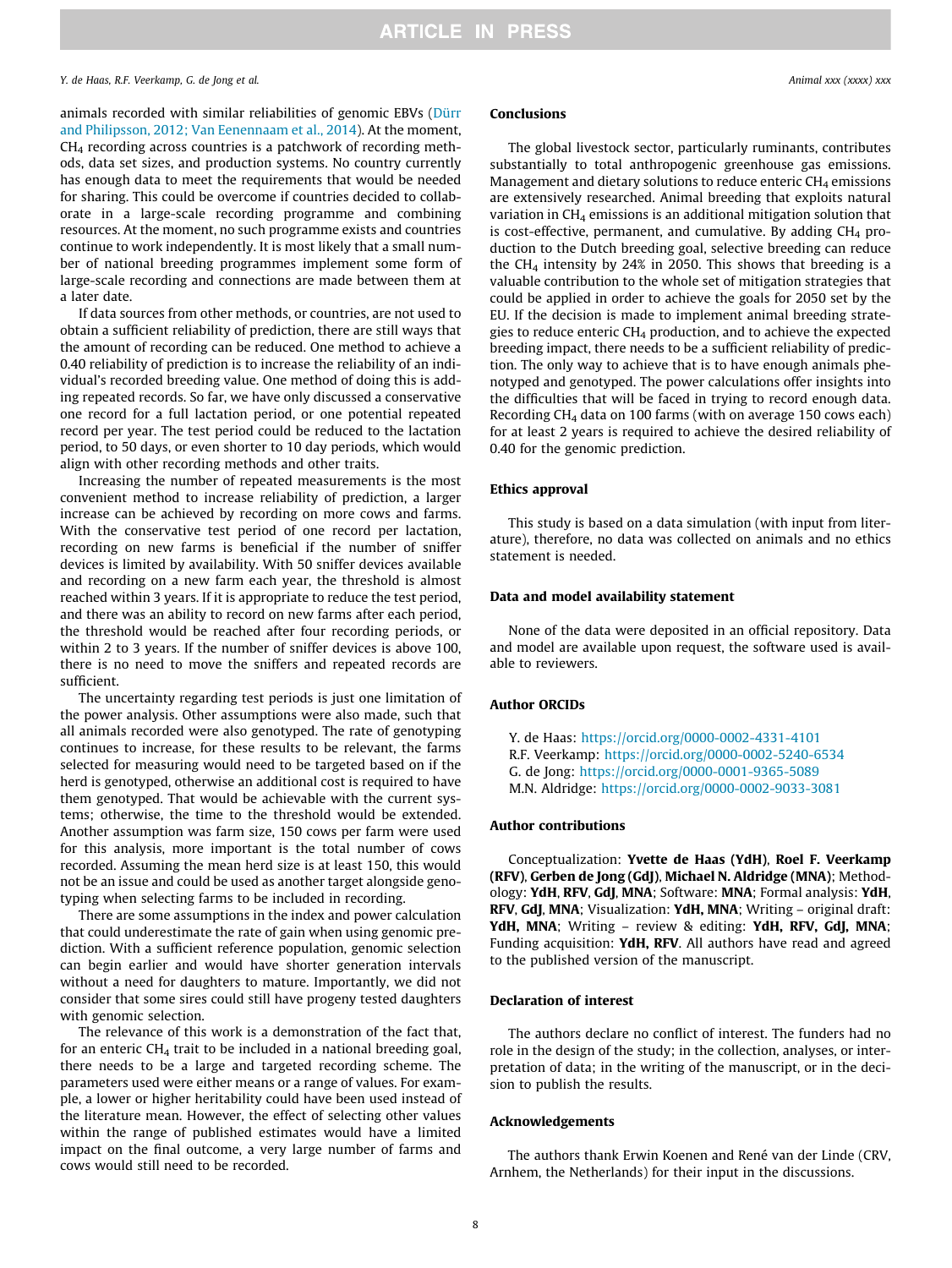### <span id="page-8-0"></span>Financial support statement

This study was financially supported by the Dutch Ministry of Economic Affairs (TKI Agri & Food project 16022) and the Breed4- Food partners Cobb Europe, CRV, Hendrix Genetics and Topigs Norsvin.

#### References

- [Bain, W.E., Bezuidenhout, L., Jopson, N.B., Pinares-Patiño, C.S., McEwan, J.C., 2013.](http://refhub.elsevier.com/S1751-7311(21)00137-3/h0005) [Rumen differences between sheep identified as being low or high emitters of](http://refhub.elsevier.com/S1751-7311(21)00137-3/h0005) [greenhouse gas. In: Proceedings of the 20th Association for the Advancement of](http://refhub.elsevier.com/S1751-7311(21)00137-3/h0005) [Animal Breeding and Genetics, 20-23 October 2013, Napier, New Zealand, pp.](http://refhub.elsevier.com/S1751-7311(21)00137-3/h0005) [376–378](http://refhub.elsevier.com/S1751-7311(21)00137-3/h0005).
- [Beauchemin, K., Kreuzer, M., O'mara, F., McAllister, T., 2008. Nutritional](http://refhub.elsevier.com/S1751-7311(21)00137-3/h0010) [management for enteric methane abatement: a review. Australian Journal of](http://refhub.elsevier.com/S1751-7311(21)00137-3/h0010) [Experimental Agriculture 48, 21–27.](http://refhub.elsevier.com/S1751-7311(21)00137-3/h0010)
- [Bird-Gardiner, T., Donoghue, K.A., Arthur, P.F., Herd, R.M., Hegarty, R.F., 2015.](http://refhub.elsevier.com/S1751-7311(21)00137-3/h0015) [Divergent selection for methane yield in beef cattle. In: Proceedings of the 21st](http://refhub.elsevier.com/S1751-7311(21)00137-3/h0015) [Association for the Advancement of Animal Breeding and Genetics, 28-30](http://refhub.elsevier.com/S1751-7311(21)00137-3/h0015) [September 2015, Lorne, Australia, pp. 122–125](http://refhub.elsevier.com/S1751-7311(21)00137-3/h0015).
- [Breider, I.S., Wall, E., Garnsworthy, P.C., 2019. Heritability of methane production](http://refhub.elsevier.com/S1751-7311(21)00137-3/h0020) [and genetic correlations with milk yield and body weight in Holstein-Friesian](http://refhub.elsevier.com/S1751-7311(21)00137-3/h0020) [dairy cows. Journal of Dairy Science 102, 7277–7281](http://refhub.elsevier.com/S1751-7311(21)00137-3/h0020).
- [Brito, L.F., Schenkel, F.S., Oliveira, H.R., Cánovas, A., Miglior, F., 2018. Meta-analysis](http://refhub.elsevier.com/S1751-7311(21)00137-3/h0025) [of heritability estimates for methane emission indicator traits in cattle and](http://refhub.elsevier.com/S1751-7311(21)00137-3/h0025) [sheep. In: Proceedings of the 11th World Congress on Genetics Applied to](http://refhub.elsevier.com/S1751-7311(21)00137-3/h0025) [Livestock Production, Volume Challenges–Environmental, 11–16 February](http://refhub.elsevier.com/S1751-7311(21)00137-3/h0025) [2018, Auckland, New Zealand, p. 740](http://refhub.elsevier.com/S1751-7311(21)00137-3/h0025).
- [Cain, M., Lynch, J., Allen, M.R., Fuglestvedt, J.S., Frame, D.J., Macey, A.H., 2019.](http://refhub.elsevier.com/S1751-7311(21)00137-3/h0030) [Improved calculation of warming-equivalent emissions for short-lived climate](http://refhub.elsevier.com/S1751-7311(21)00137-3/h0030) [pollutants. Nature Partner Journals Climate and Atmospheric Science 2, 1–7.](http://refhub.elsevier.com/S1751-7311(21)00137-3/h0030)
- CRV, 2018. Statistical Indicators. Retrived on 18 July 2019 from [https://www.](https://www.crv4all-international.com/wp-content/uploads/2018/06/E_20-NVI_apr2018_en.pdf) [crv4all-international.com/wp-content/uploads/2018/06/E\\_20-NVI\\_apr2018\\_](https://www.crv4all-international.com/wp-content/uploads/2018/06/E_20-NVI_apr2018_en.pdf) [en.pdf](https://www.crv4all-international.com/wp-content/uploads/2018/06/E_20-NVI_apr2018_en.pdf).
- CRV, 2019. Bedrijven en koeien in cijfers Nederland. Retrived on 14 October 2020 from [https://publicaties.cooperatie-crv.nl/bedrijven-en-koeien-in-cijfers.html.](https://publicaties.cooperatie-crv.nl/bedrijven-en-koeien-in-cijfers.html)
- CRV, 2020. Jaarstatistieken. Retrived on 23 October 2020 from [https://www.crv4all.](https://www.crv4all.nl/downloads/prestaties/jaarstatistieken/) [nl/downloads/prestaties/jaarstatistieken/.](https://www.crv4all.nl/downloads/prestaties/jaarstatistieken/)
- [Daetwyler, H.D., Villanueva, B., Woolliams, J.A., 2008. Accuracy of predicting the](http://refhub.elsevier.com/S1751-7311(21)00137-3/h0050) [genetic risk of disease using a genome-wide approach. PloS one 3,](http://refhub.elsevier.com/S1751-7311(21)00137-3/h0050) e3395.
- DBEIS, 2017. Updated energy and emissions projections: 2017. Retrived on 23 October 2020 from [https://www.gov.uk/government/publications/updated](https://www.gov.uk/government/publications/updated-energy-and-emissions-projections-2017)[energy-and-emissions-projections-2017.](https://www.gov.uk/government/publications/updated-energy-and-emissions-projections-2017)
- [de Haas, Y., Koenen, E., Veerkamp, R.F., 2019. Selective breeding as a mitigation tool](http://refhub.elsevier.com/S1751-7311(21)00137-3/h0060) [for methane intensity of dairy cattle. In: Proceedings of the 7th Greenhouse Gas](http://refhub.elsevier.com/S1751-7311(21)00137-3/h0060) [and Animal Agriculture Conference, 4-8 August 2019, Iguassu Falls, Brazil, p. 43](http://refhub.elsevier.com/S1751-7311(21)00137-3/h0060).
- [de Haas, Y., Pszczola, M., Soyeurt, H., Wall, E., Lassen, J., 2017. Invited review:](http://refhub.elsevier.com/S1751-7311(21)00137-3/h0065) [phenotypes to genetically reduce greenhouse gas emissions in dairying. Journal](http://refhub.elsevier.com/S1751-7311(21)00137-3/h0065) [of Dairy Science 100, 855–870](http://refhub.elsevier.com/S1751-7311(21)00137-3/h0065).
- [Deighton, M.H., Williams, S.R.O., Hannah, M.C., Eckard, R.J., Boland, T.M., Wales, W.J.,](http://refhub.elsevier.com/S1751-7311(21)00137-3/h0070) [Moate, P.J., 2014. A modified sulphur hexafluoride tracer technique enables](http://refhub.elsevier.com/S1751-7311(21)00137-3/h0070) [accurate determination of enteric methane emissions from ruminants. Animal](http://refhub.elsevier.com/S1751-7311(21)00137-3/h0070) [Feed Science and Technology 197, 47–63.](http://refhub.elsevier.com/S1751-7311(21)00137-3/h0070)
- [Difford, G.F., Løvendahl, P., Veerkamp, R.F., Bovenhuis, H., Visker, M.H.P.W., Lassen,](http://refhub.elsevier.com/S1751-7311(21)00137-3/h0075) [J., de Haas, Y., 2020. Can greenhouse gases in breath be used to genetically](http://refhub.elsevier.com/S1751-7311(21)00137-3/h0075) [improve feed efficiency of dairy cows?. Journal of Dairy Science 103, 2442–](http://refhub.elsevier.com/S1751-7311(21)00137-3/h0075) [2459.](http://refhub.elsevier.com/S1751-7311(21)00137-3/h0075)
- [Difford, G.F., Olijhoek, D.W., Hellwing, A.L.F., Lund, P., Bjerring, M.A., de Haas, Y.,](http://refhub.elsevier.com/S1751-7311(21)00137-3/h0080) [Lassen, J., Løvendahl, P., 2018. Ranking cows' methane emissions under](http://refhub.elsevier.com/S1751-7311(21)00137-3/h0080) [commercial conditions with sniffers versus respiration chambers. Acta](http://refhub.elsevier.com/S1751-7311(21)00137-3/h0080) [Agriculturae Scandinavica, Section A—Animal Science 68, 25–32](http://refhub.elsevier.com/S1751-7311(21)00137-3/h0080).
- [Dürr, J., Philipsson, J., 2012. International cooperation: The pathway for cattle](http://refhub.elsevier.com/S1751-7311(21)00137-3/h0085) [genomics. Animal Frontiers 2, 16–21](http://refhub.elsevier.com/S1751-7311(21)00137-3/h0085).
- [Flay, H.E., Kuhn-Sherlock, B., Macdonald, K.A., Camara, M., Lopez-Villalobos, N.,](http://refhub.elsevier.com/S1751-7311(21)00137-3/h0090) [Donaghy, D.J., Roche, J.R., 2019. Hot topic: Selecting cattle for low residual feed](http://refhub.elsevier.com/S1751-7311(21)00137-3/h0090) [intake did not affect daily methane production but increased methane yield.](http://refhub.elsevier.com/S1751-7311(21)00137-3/h0090) [Journal of Dairy Science 102, 2708–2713.](http://refhub.elsevier.com/S1751-7311(21)00137-3/h0090)
- Framework Convention on Climate Change United Nations, 2015. Adoption of the Paris agreement. In Proceedings of United Nations Framework Convention on Climate Change, 30 November - 11 December 2015, Paris, France, pp. 1–27.
- [Garnsworthy, P.C., 2004. The environmental impact of fertility in dairy cows: a](http://refhub.elsevier.com/S1751-7311(21)00137-3/h0100) [modelling approach to predict methane and ammonia emissions. Animal Feed](http://refhub.elsevier.com/S1751-7311(21)00137-3/h0100) [Science and Technology 112, 211–223](http://refhub.elsevier.com/S1751-7311(21)00137-3/h0100).
- [Garnsworthy, P.C., Difford, G.F., Bell, M.J., Bayat, A.R., Huhtanen, P., Kuhla, B., Lassen,](http://refhub.elsevier.com/S1751-7311(21)00137-3/h0105) [J., Peiren, N., Pszczola, M., Sorg, D., 2019. Comparison of methods to measure](http://refhub.elsevier.com/S1751-7311(21)00137-3/h0105) [methane for use in genetic evaluation of dairy cattle. Animals 9, 837](http://refhub.elsevier.com/S1751-7311(21)00137-3/h0105).
- [Gerber, P.J., Steinfeld, H., Henderson, B., Mottet, A., Opio, C., Dijkman, J., Falcucci, A.,](http://refhub.elsevier.com/S1751-7311(21)00137-3/h0110) [Tempio, G., 2013. Tackling climate change through livestock: a global](http://refhub.elsevier.com/S1751-7311(21)00137-3/h0110) [assessment of emissions and mitigation opportunities. Food and Agriculture](http://refhub.elsevier.com/S1751-7311(21)00137-3/h0110) [Organization of the United Nations, Rome, Italy](http://refhub.elsevier.com/S1751-7311(21)00137-3/h0110).
- [González-Recio, O., López-Paredes, J., Ouatahar, L., Charfeddine, N., Ugarte, E.,](http://refhub.elsevier.com/S1751-7311(21)00137-3/h0115) [Alenda, R., Jiménez-Montero, J.A., 2020. Mitigation of greenhouse gases in dairy](http://refhub.elsevier.com/S1751-7311(21)00137-3/h0115) [cattle via genetic selection: 2. Incorporating methane emissions into the](http://refhub.elsevier.com/S1751-7311(21)00137-3/h0115) [breeding goal. Journal of Dairy Science 103, 7210–7221.](http://refhub.elsevier.com/S1751-7311(21)00137-3/h0115)
- [Hammond, K.J., Humphries, D.J., Crompton, L.A., Green, C., Reynolds, C.K., 2015.](http://refhub.elsevier.com/S1751-7311(21)00137-3/h0120) [Methane emissions from cattle: estimates from short-term measurements](http://refhub.elsevier.com/S1751-7311(21)00137-3/h0120) [using a GreenFeed system compared with measurements obtained using](http://refhub.elsevier.com/S1751-7311(21)00137-3/h0120) [respiration chambers or sulphur hexafluoride tracer. Animal Feed Science and](http://refhub.elsevier.com/S1751-7311(21)00137-3/h0120) [Technology 203, 41–52](http://refhub.elsevier.com/S1751-7311(21)00137-3/h0120).
- [Hazel, L.N., 1943. The genetic basis for constructing selection indexes. Genetics 28,](http://refhub.elsevier.com/S1751-7311(21)00137-3/h0125) [476–490](http://refhub.elsevier.com/S1751-7311(21)00137-3/h0125).
- [Herrero, M., Henderson, B., Havlík, P., Thornton, P.K., Conant, R.T., Smith, P.,](http://refhub.elsevier.com/S1751-7311(21)00137-3/h0130) [Wirsenius, S., Hristov, A.N., Gerber, P., Gill, M., 2016. Greenhouse gas mitigation](http://refhub.elsevier.com/S1751-7311(21)00137-3/h0130) [potentials in the livestock sector. Nature Climate Change 6, 452–461](http://refhub.elsevier.com/S1751-7311(21)00137-3/h0130).
- [Jonker, A., Hickey, S., Pinares-Patiño, C., McEwan, J., Olinga, S., Díaz, A., Molano,](http://refhub.elsevier.com/S1751-7311(21)00137-3/h0135) [G., MacLean, S., Sandoval, E., Harland, R., 2017. Sheep from low-methane](http://refhub.elsevier.com/S1751-7311(21)00137-3/h0135)[yield selection lines created on alfalfa pellets also have lower methane](http://refhub.elsevier.com/S1751-7311(21)00137-3/h0135) [yield under pastoral farming conditions. Journal of Animal Science 95,](http://refhub.elsevier.com/S1751-7311(21)00137-3/h0135) [3905–3913.](http://refhub.elsevier.com/S1751-7311(21)00137-3/h0135)
- [Kandel, P., Vanderick, S., Vanrobays, M.-L., Soyeurt, H., Gengler, N., 2018.](http://refhub.elsevier.com/S1751-7311(21)00137-3/h0140) [Consequences of genetic selection for environmental impact traits on](http://refhub.elsevier.com/S1751-7311(21)00137-3/h0140) [economically important traits in dairy cows. Animal Production Science 58,](http://refhub.elsevier.com/S1751-7311(21)00137-3/h0140) [1779–1787.](http://refhub.elsevier.com/S1751-7311(21)00137-3/h0140)
- [Knapp, J.R., Laur, G.L., Vadas, P.A., Weiss, W.P., Tricarico, J.M., 2014. Invited review:](http://refhub.elsevier.com/S1751-7311(21)00137-3/h0145) [Enteric methane in dairy cattle production: Quantifying the opportunities and](http://refhub.elsevier.com/S1751-7311(21)00137-3/h0145) [impact of reducing emissions. Journal of Dairy Science 97, 3231–3261](http://refhub.elsevier.com/S1751-7311(21)00137-3/h0145).
- [Lassen, J., Difford, G.F., 2020. Genetic and genomic selection as a methane](http://refhub.elsevier.com/S1751-7311(21)00137-3/h0150) [mitigation strategy in dairy cattle. Animal 14, 473–483.](http://refhub.elsevier.com/S1751-7311(21)00137-3/h0150)
- [Lassen, J., L](http://refhub.elsevier.com/S1751-7311(21)00137-3/h0155)ø[vendahl, P., 2016. Heritability estimates for enteric methane emissions](http://refhub.elsevier.com/S1751-7311(21)00137-3/h0155) [from Holstein cattle measured using noninvasive methods. Journal of Dairy](http://refhub.elsevier.com/S1751-7311(21)00137-3/h0155) [Science 99, 1959–1967.](http://refhub.elsevier.com/S1751-7311(21)00137-3/h0155)
- [Lassen, J., Løvendahl, P., Madsen, J., 2012. Accuracy of noninvasive breath methane](http://refhub.elsevier.com/S1751-7311(21)00137-3/h0160) [measurements using Fourier transform infrared methods on individual cows.](http://refhub.elsevier.com/S1751-7311(21)00137-3/h0160) [Journal of Dairy Science 95, 890–898](http://refhub.elsevier.com/S1751-7311(21)00137-3/h0160).
- [López-Paredes, J., Goiri, I., Atxaerandio, R., García-Rodríguez, A., Ugarte, E., Jiménez-](http://refhub.elsevier.com/S1751-7311(21)00137-3/h0165)[Montero, J.A., Alenda, R., González-Recio, O., 2020. Mitigation of greenhouse](http://refhub.elsevier.com/S1751-7311(21)00137-3/h0165) [gases in dairy cattle via genetic selection: 1. Genetic parameters of direct](http://refhub.elsevier.com/S1751-7311(21)00137-3/h0165) [methane using noninvasive methods and proxies of methane. Journal of Dairy](http://refhub.elsevier.com/S1751-7311(21)00137-3/h0165) [Science 103, 7199–7209](http://refhub.elsevier.com/S1751-7311(21)00137-3/h0165).
- [Lynch, J., Cain, M., Pierrehumbert, R., Allen, M., 2020. Demonstrating GWP\\*: a means](http://refhub.elsevier.com/S1751-7311(21)00137-3/h0170) [of reporting warming-equivalent emissions that captures the contrasting](http://refhub.elsevier.com/S1751-7311(21)00137-3/h0170) [impacts of short-and long-lived climate pollutants. Environmental Research](http://refhub.elsevier.com/S1751-7311(21)00137-3/h0170) [Letters 15,](http://refhub.elsevier.com/S1751-7311(21)00137-3/h0170) 044023.
- [Mrode, R.A., 2014. Linear models for the prediction of animal breeding values. Cabi](http://refhub.elsevier.com/S1751-7311(21)00137-3/h0175) [Publishing, Wallingford, UK.](http://refhub.elsevier.com/S1751-7311(21)00137-3/h0175)
- [Niu, M., Kebreab, E., Hristov, A.N., Oh, J., Arndt, C., Bannink, A., Bayat, A.R., Brito, A.F.,](http://refhub.elsevier.com/S1751-7311(21)00137-3/h0180) [Boland, T., Casper, D., 2018. Prediction of enteric methane production, yield, and](http://refhub.elsevier.com/S1751-7311(21)00137-3/h0180) [intensity in dairy cattle using an intercontinental database. Global Change](http://refhub.elsevier.com/S1751-7311(21)00137-3/h0180) [Biology 24, 3368–3389.](http://refhub.elsevier.com/S1751-7311(21)00137-3/h0180)
- [Olijhoek, D.W., Difford, G.F., Lund, P., L](http://refhub.elsevier.com/S1751-7311(21)00137-3/h0185)ø[vendahl, P., 2020. Phenotypic modeling of](http://refhub.elsevier.com/S1751-7311(21)00137-3/h0185) [residual feed intake using physical activity and methane production as energy](http://refhub.elsevier.com/S1751-7311(21)00137-3/h0185) [sinks. Journal of Dairy Science 103, 6967–6981.](http://refhub.elsevier.com/S1751-7311(21)00137-3/h0185)
- [Pickering, N.K., Chagunda, M.G.G., Banos, G., Mrode, R., McEwan, J.C., Wall, E., 2015a.](http://refhub.elsevier.com/S1751-7311(21)00137-3/h0190) [Genetic parameters for predicted methane production and laser methane](http://refhub.elsevier.com/S1751-7311(21)00137-3/h0190) [detector measurements. Journal of Animal Science 93, 11–20.](http://refhub.elsevier.com/S1751-7311(21)00137-3/h0190)
- [Pickering, N.K., Oddy, V.H., Basarab, J., Cammack, K., Hayes, B., Hegarty, R.S., Lassen,](http://refhub.elsevier.com/S1751-7311(21)00137-3/h0195) [J., McEwan, J.C., Miller, S., Pinares-Patiño, C.S., 2015b. Animal board invited](http://refhub.elsevier.com/S1751-7311(21)00137-3/h0195) [review: genetic possibilities to reduce enteric methane emissions from](http://refhub.elsevier.com/S1751-7311(21)00137-3/h0195) [ruminants. Animal 9, 1431–1440](http://refhub.elsevier.com/S1751-7311(21)00137-3/h0195).
- [Pinares-Patiño, C.S., Hickey, S.M., Young, E.A., Dodds, K.G., MacLean, S., Molano, G.,](http://refhub.elsevier.com/S1751-7311(21)00137-3/h0200) [Sandoval, E., Kjestrup, H., Harland, R., Hunt, C., 2013. Heritability estimates of](http://refhub.elsevier.com/S1751-7311(21)00137-3/h0200) [methane emissions from sheep. Animal 7, 316–321](http://refhub.elsevier.com/S1751-7311(21)00137-3/h0200).
- [Rosenbloom, D., Markard, J., Geels, F.W., Fuenfschilling, L., 2020. Opinion: Why](http://refhub.elsevier.com/S1751-7311(21)00137-3/h0205) [carbon pricing is not sufficient to mitigate climate change—and how](http://refhub.elsevier.com/S1751-7311(21)00137-3/h0205) "sustainability transition policy" can help. Proceedings of the National [Academy of Sciences 117, 8664–8668](http://refhub.elsevier.com/S1751-7311(21)00137-3/h0205).
- [Sorg, D., Difford, G.F., Mühlbach, S., Kuhla, B., Swalve, H.H., Lassen, J., Strabel, T.,](http://refhub.elsevier.com/S1751-7311(21)00137-3/h0210) [Pszczola, M., 2018. Comparison of a laser methane detector with the GreenFeed](http://refhub.elsevier.com/S1751-7311(21)00137-3/h0210) [and two breath analysers for on-farm measurements of methane emissions](http://refhub.elsevier.com/S1751-7311(21)00137-3/h0210) [from dairy cows. Computers and Electronics in Agriculture 153, 285–294.](http://refhub.elsevier.com/S1751-7311(21)00137-3/h0210)
- [Tenghe, A.M.M., Bouwman, A.C., Berglund, B., de Koning, D.J., Veerkamp, R.F., 2018.](http://refhub.elsevier.com/S1751-7311(21)00137-3/h0215) [Improving accuracy of bulls' predicted genomic breeding values for fertility](http://refhub.elsevier.com/S1751-7311(21)00137-3/h0215) [using daughters' milk progesterone profiles. Journal of Dairy Science 101, 5177–](http://refhub.elsevier.com/S1751-7311(21)00137-3/h0215) [5193.](http://refhub.elsevier.com/S1751-7311(21)00137-3/h0215)
- Van der Maas, C.W.M., Brandes, L.J., Baas, K., Van den Born, G.J., Geilenkirchen, G., Te Molder, R., Nijdam, D.S., Olivier, J.G.J., Peek, C.J., Van Schijndel, M.W. 2009. Greenhouse Gas Emissions in the Netherlands 1990-2007. National Inventory Report 2009. Netherlands Environmental Assessment Agency, Bilthoven, the **Netherlands**
- van der Werf, J. 2020. Teaching Software used for Quantitative Genetics at University of New England. Retrieved on 14 October 2020 from [https://](https://jvanderw.une.edu.au/software.htm) [jvanderw.une.edu.au/software.htm](https://jvanderw.une.edu.au/software.htm).
- [Van Eenennaam, A.L., Weigel, K.A., Young, A.E., Cleveland, M.A., Dekkers, J.C.M.,](http://refhub.elsevier.com/S1751-7311(21)00137-3/h0230) [2014. Applied animal genomics: results from the field. Annual Review Animal](http://refhub.elsevier.com/S1751-7311(21)00137-3/h0230) [Bioscience 2, 105–139](http://refhub.elsevier.com/S1751-7311(21)00137-3/h0230).